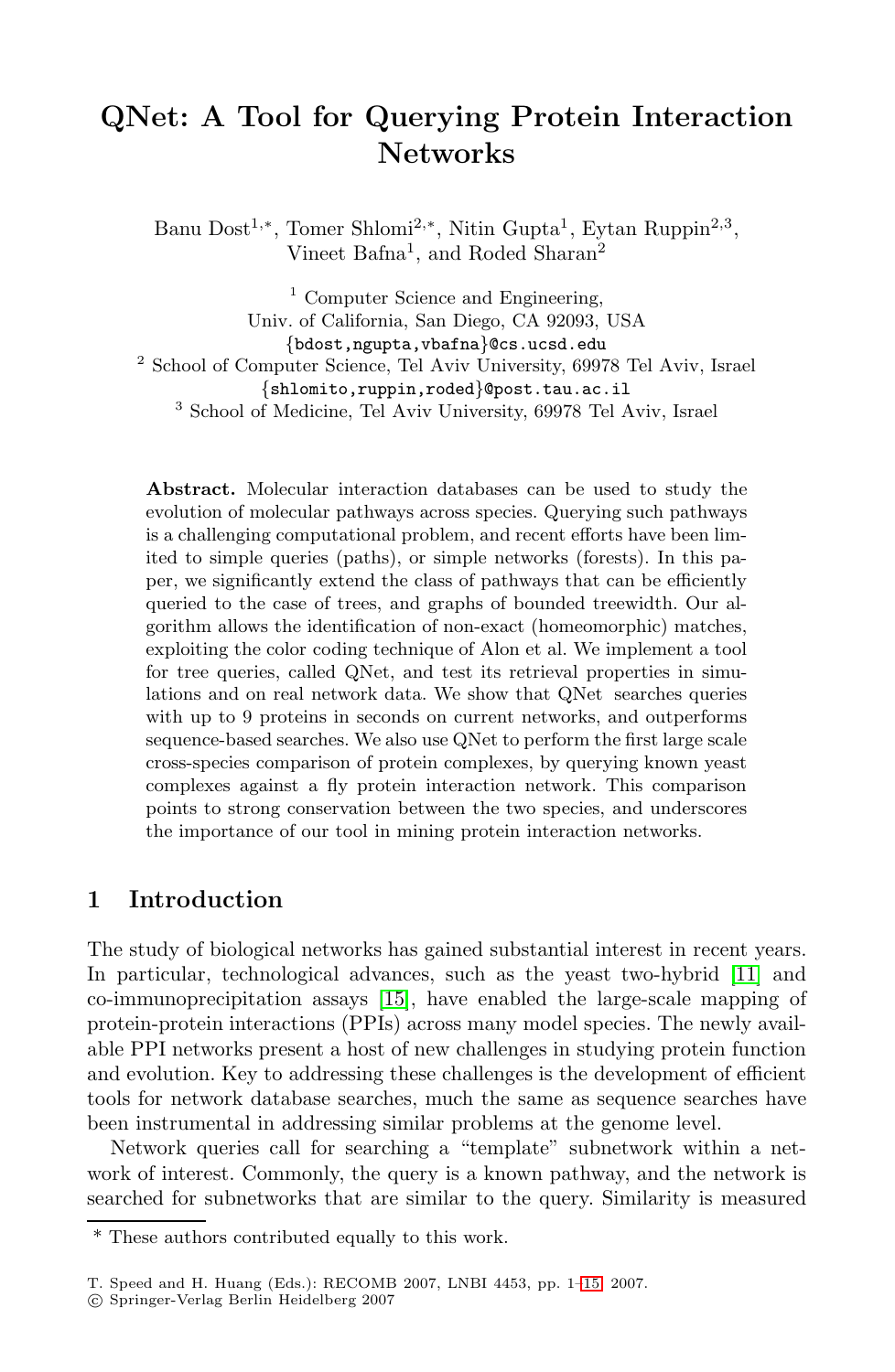both in terms of protein sequence similarity and in terms of topological similarity. The hardness of the problem stems from the non-linearity of a network, making it difficult to apply sequence alignment techniques for its solution.

Several authors have studied the network querying problem, mostly focusing on queries with restricted topology. Kelley et al. [13] devised an algorithm for querying linear pathways in PPI networks. While the problem remains NP-hard in this case as well (as, e.g., finding the longest path in a graph is NP-complete [7]), an efficient algorithm that is polynomial in the size of the network and exponential in the length of the query was devised for it. Pinter et al. [17] enable fast queries of more general pathways that take the form of a tree. However, their algorithm is limited to searching within a collection of trees rather than within a general network. Sohler and Zimmer [6] developed a general framework for subnetwork querying, which is based on translating the problem to that of finding a clique in an appropriately defined graph. Due to its complexity, their method is applicable only to very small queries. Recently, some of us have provided a comprehensive framework, called QPath, for linear pathway querying. QPath is based on an efficient graph theoretic technique, called color coding [1], for identifying subnetworks of "simple" topology in a network. It improves upon [13] both in speed and in higher flexibility in non-exact matches.

In this paper, we greatly extend the QPath algorithm to allow queries with more general structure than simple paths. We provide an algorithmic framework for handling tree queries under non-exact (homeomorphic) matches (Section 3.1). In this regard, our work extends [17] to querying within general networks, and the results in [1] to searching for homeomorphic rather than isomorphic matches. More generally, we provide an algorithm for querying subnetworks of bounded treewidth (Section 3.2). We implemented a tool for tree queries which we call QNet. We demonstrate that QNet performs well both in simulation of synthetic pathway queries, and when applied to mining real biological pathways (Section 5). In simulations, we show that QNet can handle queries of up to 9 proteins in seconds in a network with about 5,000 vertices and 15,000 interactions, and that it outperforms sequence-based searches. More importantly, we use QNet to perform the first large scale cross-species comparison of protein complexes, by querying known yeast complexes in the fly protein interaction network. This comparison points to strong conservation of protein complexes structures between the two species. For lack of space some algorithmic details are omitted in the sequel.

## **2 The Graph Query Problem**

Let  $G = (V, E, w)$  be an undirected weighted graph, representing a PPI network, with a vertex set V of size n, representing proteins, an edge set E of size m, representing interactions, and a weight function  $w : E \to \mathcal{R}$ , representing interaction reliabilities.

Let  $G_Q = (V_Q, E_Q)$  denote a query graph with k vertices. We reserve the term node for vertices of  $G_Q$  and use the term vertex for vertices of  $G$ .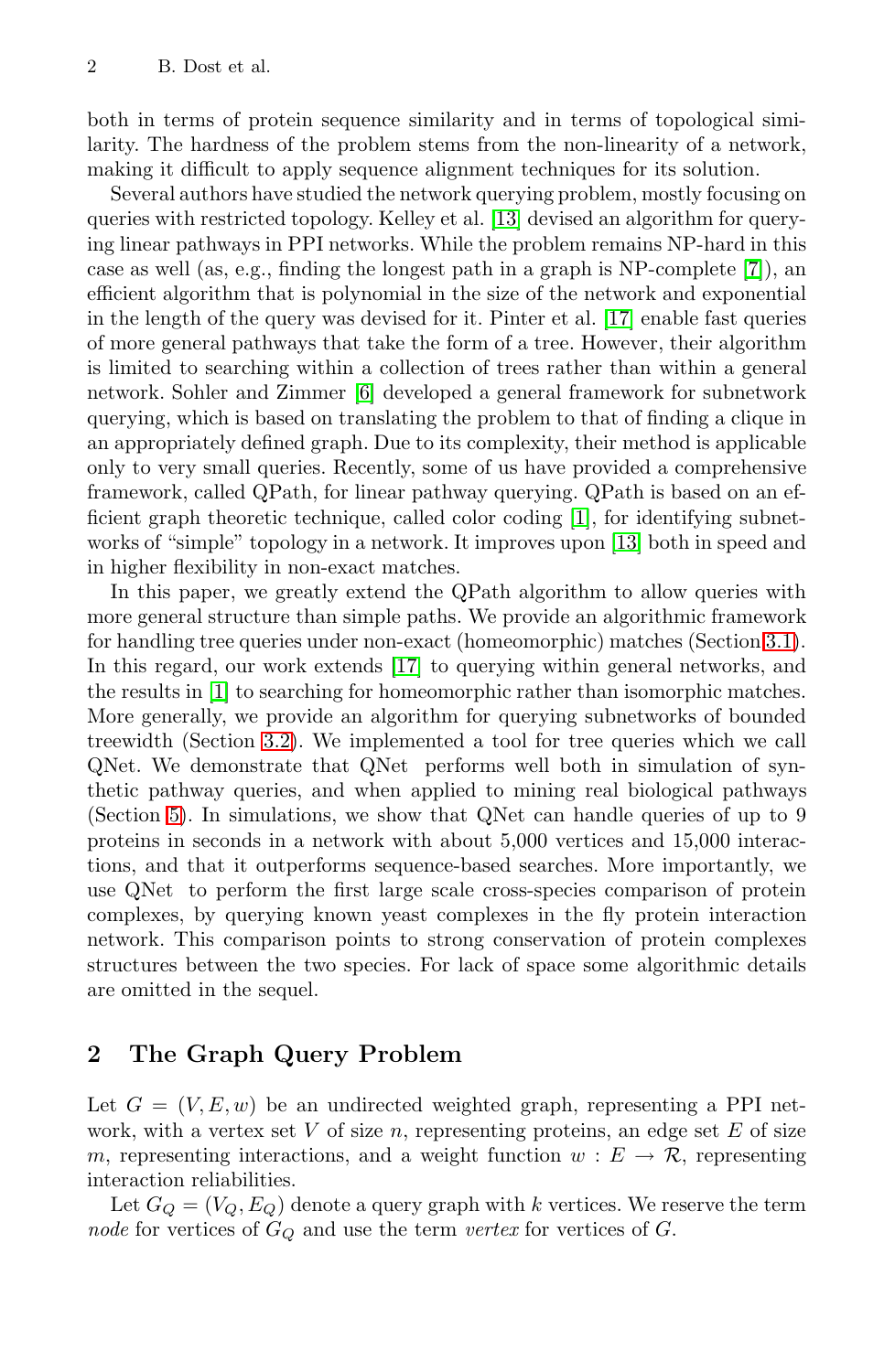Let  $h(q, v)$  denote a similarity score between query node  $q \in V_Q$  and vertex  $v \in V$ . In our context, vertices correspond to proteins, and their similarity score is a function of their sequence similarity. A query node  $q$  is referred to as homologous to a graph vertex v, if the corresponding similarity score  $h(q, v)$ exceeds a predefined threshold.

A subdivision of an edge  $(u, v)$  in a graph  $H = (U, F)$  replaces it with two edges  $(u, w)$  and  $(w, v)$ , where  $w \notin U$ , i.e., creating a new graph  $H' = (U \cup$  $\{w\}, F \cup \{(u,w),(w,v)\}\setminus \{u,v\}$ . H is considered *extendable* to a graph G, if G can be obtained from H by a series of subdivisions. In particular, H is then homeomorphic to G.

An *alignment* of the query graph  $G<sub>O</sub>$  to G is defined as a pair of: (i) a subgraph  $G_A = (V_A, E_A)$  of G, referred to as the *alignment subgraph*; and (ii) a bijection,  $\sigma: V_Q^S \to V_A^S$ , between a subset of query nodes,  $V_Q^S \subseteq V_Q$ , and homologous vertices in the alignment subgraph,  $V_A^S \subseteq V_A$ . The vertices in  $V_Q^S \cup V_A^S$  are called *skeleton* vertices. Pairs of associated vertices  $(q, \sigma(q)) \in V_Q^S \times V_A^S$  are called aligned.

An alignment is *proper* if there exists a pair of *skeleton* graphs  $S_Q = (V_Q^S, E_Q^S)$ and  $S_A = (V_A^S, E_A^S)$  that satisfy the following conditions: (i) there is an isomorphism between  $S_Q$  and  $S_A$  which respects the alignment (i.e., there is an edge  $(u, v) \in E^S_Q$  iff there is an edge  $(\sigma(u), \sigma(v)) \in E^S_A$ ; and (ii)  $S_Q$  is extendable to  $G_Q$  and  $S_A$  is extendable to  $G_A$ . In particular, this means that  $G_Q$  and  $G_A$ are required to be homeomorphic. In the rest of the paper we discuss proper alignments only. An example of such an alignment is given in Figure 1a.

Query nodes that are not aligned with vertices in the alignment subgraph are considered to be deleted. Conversely, vertices in the alignment subgraph that are not aligned with query nodes are considered to be inserted. Insertions and deletions are also referred to as indels. From the above definitions, inserted and deleted vertices must be of degree 2 in their respective graphs. An alignment which involves no insertions or deletions is considered *simple*. The weight of an alignment is the sum of: (i) similarity scores of aligned vertices, (ii) weights of edges in the aligned subgraph, (iii) a penalty score,  $\delta_d$ , for each node deletion, and (iv) a penalty score,  $\delta_i$ , for each vertex insertion.

The graph query problem is formally defined as follows: Given a query graph  $G_Q$ , a graph  $G$ , a similarity score  $h$ , and penalty scores for insertions and deletions, find a proper alignment of  $G_Q$  in G with maximal weight. In practice, we would also like to limit the number of insertions and deletions in the alignment, to control the evolutionary distance between the two subnetworks. To this end, we also consider a variant of the problem in which the number of insertions is limited by  $N_{ins}$ , and the number of deletions is limited by  $N_{del}$ .

## **3 Graph Query Algorithms**

The complexity of the graph query problem depends on the topology of the query graph  $G_Q$ , the topology of the graph  $G$ , and the similarity function h. In the general case, the problem of finding simple alignments is in general equivalent to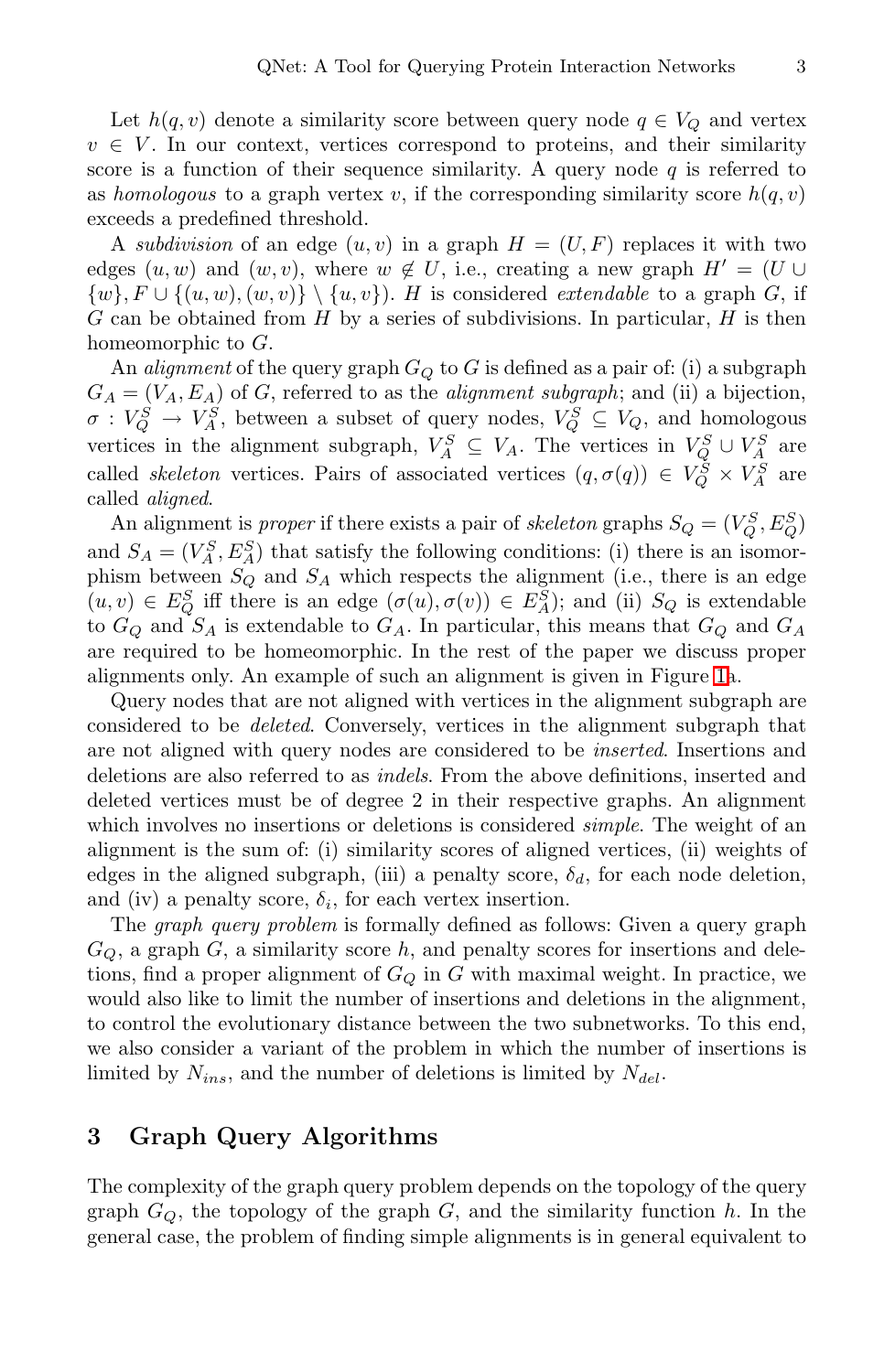subgraph isomorphism [8], which is computationally hard. In this paper, we focus on efficient query algorithms by exploiting the underlying biological constraints. Specifically, motivated by known pathways in KEGG [12], we consider restricted query topologies, i.e., the query graph being a tree, and a graph of bounded treewidth (see also [17]). For these special structures, we adapt the color coding method of Alon et al. [1] to make the problem tractable.

Color coding is a randomized technique for finding simple paths and simple cycles of a specified length  $k$  within a given graph of size  $n$ . The basic idea is to randomly assign  $k$  colors to the vertices of the graph and then search for colorful paths in which each color is used exactly once. Thus, rather than having to maintain a list of vertices visited so far (of size  $O(n^k)$ ), one can maintain a list of colors at considerably lower complexity  $(O(2^k))$ .

The use of the color coding technique within a query algorithm is intuitively similar. We construct an optimal alignment by extending optimal sub-alignments using dynamic programming. Adding a network vertex to the optimal alignment can be done only if this vertex is not already contained in the sub-optimal alignment. Thus, naively, each potential sub-optimal alignment should maintain the list of at most k vertices already matched. This yields  $O(n^k)$  potential alignments. In color coding, we apriori color each network vertex randomly with one of k colors, looking for a colorful alignment. Consequently, we only need to maintain a list of used colors (of size  $O(2<sup>k</sup>)$ ), which significantly reduces the computation time. However, the computation returns a correct answer only if the optimum alignment is colorful, which happens with probability  $\frac{k!}{k^k} \simeq e^{-k}$ . Therefore, if we repeat the experiment  $\ln(\frac{1}{\epsilon})e^k$  times, we get the optimum alignment with probability at least  $1 - \epsilon$  for any desired value of  $\epsilon$ .

#### **3.1 Tree Query**

We describe an algorithm for solving the graph query problem assuming that the query graph is a tree. For ease of presentation, we start by presenting a simplified version of the algorithm that limits the number of insertions only. The proper treatment of limiting both the number of insertions and deletions is deferred to the end of the section.

First, we root  $G_Q$  arbitrarily at a node r with degree 1. For each query node q, denote its children by  $q_1, \ldots, q_{n_q}$ , where  $n_q$  denotes their number. Let  $T_{q,j}$ denote the tree that includes  $q$  and the subtrees rooted at each of its first j children, for  $1 \leq j \leq n_q$ . The algorithm proceeds in a series of trials in which every vertex  $v \in V$  is independently assigned a color  $c(v)$  drawn uniformly at random from the set  $C = \{1, 2, ..., k + N_{ins}\}\.$  Given the random vertex colors, we employ dynamic programming to identify an optimal colorful alignment. Let  $W^M(q, v, S, j)$  denote the maximal score of an alignment of  $T_{q,j}$  in G, such that query node  $q$  is aligned with graph vertex  $v$ , with the aligned subgraph receiving distinct colors from  $S \subseteq C$ . The recursion is initialized by setting  $W^M(q, v, S, 0) = h(q, v)$  for leaf nodes q, and is formulated as follows: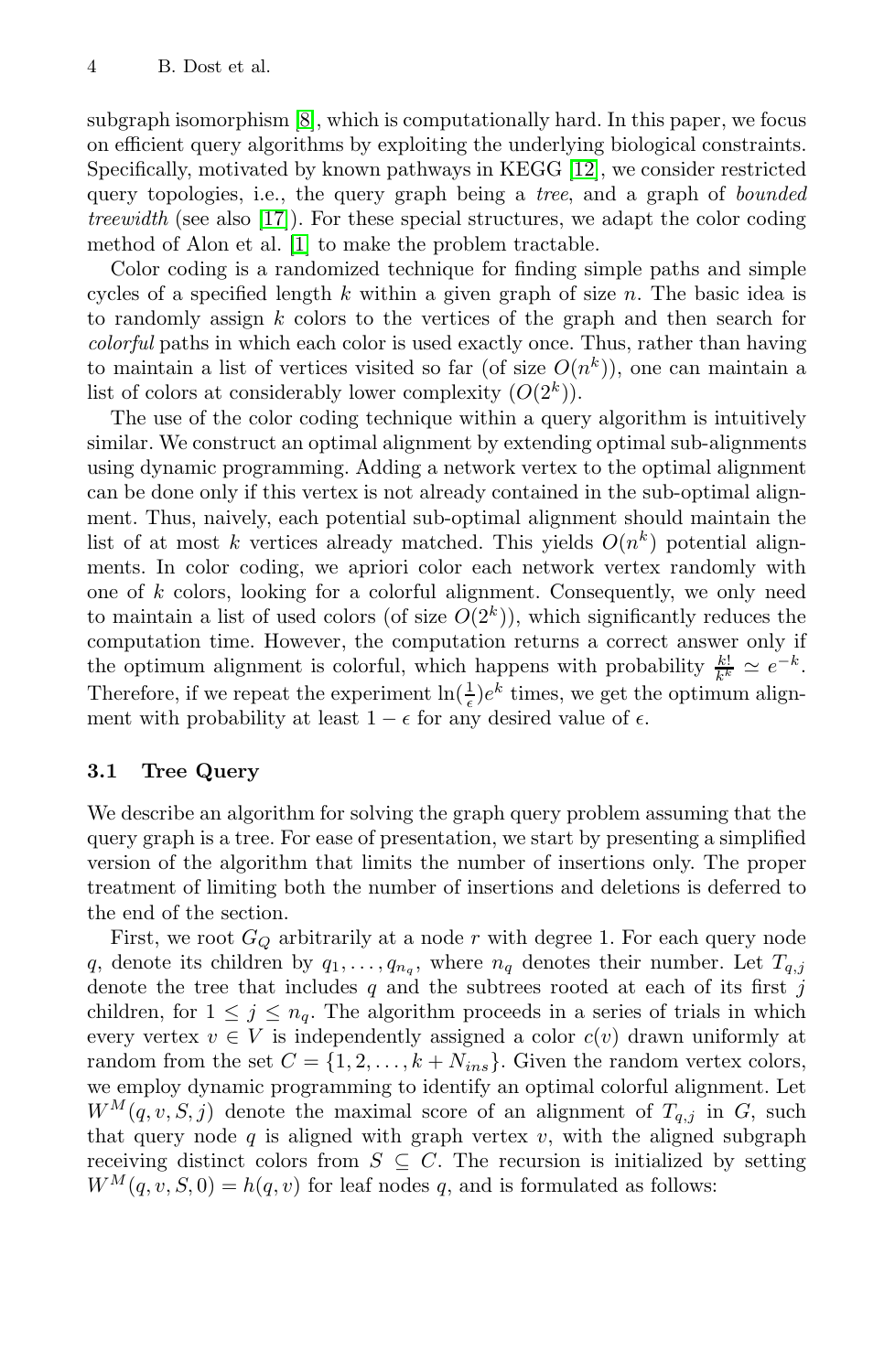$$
W^{M}(q, v, S, j) = \max_{\begin{aligned} W^{M}(q, v, S', j-1) + W^{M}(q_{j}, u, S-S', n_{q_{j}}) + w(u, v), \\ w &\in (u, v) \in E \\ S' \subset S \end{aligned}} \begin{cases} (* \textit{Match, child } j * ) \\ (\ast \textit{Insertion, vertex } u * ) \\ W^{M}(q, v, S', j-1) + W^{I}(q_{j}, u, S-S') + w(u, v), \\ (* \textit{Deletion, child } j * ) \\ W^{M}(q, v, S', j-1) + W^{D}(q_{j}, v, S-S') \end{cases}
$$

Here  $W^I(q, v, S)$  denotes the optimal score of an alignment of  $T_{q,n_q}$  in G, such that  $q$  is aligned with some vertex  $u$  that is a descendant of  $v$  in the aligned subgraph.  $W^D(q, v, S)$  denotes the optimal score of the alignment of  $T_{q,1}$  in  $G$ , such that  $q$  is deleted and  $v$  is aligned with an ancestor of  $q$ . The recursions for the insertion and deletions cases are given below. For query nodes  $q$  of degree other than 2, we set  $W^D(q, v, S) = -\infty$ .

$$
W^{I}(q, v, S) = \max_{u \; : \; (u, v) \; \in \; E} \begin{cases} W^{M}(q, u, S - \{c(v)\}, n_q) + w(u, v) + \delta_i, \\ W^{I}(q, u, S - \{c(v)\}) + w(u, v) + \delta_i \end{cases}
$$

$$
W^{D}(q, v, S) = \max_{u \; : \; (u, v) \; \in \; E} \begin{cases} W^{M}(q_1, u, S, n_{q_1}) + w(u, v) + \delta_d, \\ W^{I}(q_1, u, S) + w(u, v) + \delta_d, \\ W^{D}(q_1, v, S) + \delta_d \end{cases}
$$

The maximal score of the alignment is  $\max_{v,S} W^M(r, v, S, 1)$ . The optimal alignment is obtained through standard dynamic programming backtracking. An application of the dynamic programming recursions to a sample query is demonstrated in Figure 1.

The running time of each trial is  $2^{O(k+N_{ins})}m$ . The probability of receiving distinct colors for the vertices of the optimal matching tree is at least  $e^{-k-N_{ins}}$ . Thus, the running time of the algorithm is  $2^{O(k+N_{ins})}m \ln(\frac{1}{\epsilon})$  for any desired success probability  $1 - \epsilon$  (where  $\epsilon > 0$ ). We note that it is straightforward to limit the number of deletions to  $N_{del}$  by incorporating an additional variable in the recursions to count the number of deletion in the optimal sub-alignment. The cost in terms of running time is multiplicative in  $N_{del}$ . When incorporating such a variable, it is also easy to limit the number of insertions to  $N_{ins}$  by choosing the optimum solution based on its number of deletions and the cardinality of its color set.

#### **3.2 Bounded Treewidth Graph Query**

The algorithm for matching trees can be extended to subgraphs that have treelike properties. We present an algorithm for the simpler case where no indels are allowed and defer the description of an algorithm for the general case to the appendix. Intuitively, the treewidth of a graph indicates how close the graph is to being a tree, where a tree has treewidth 1. The maximal treewidth value for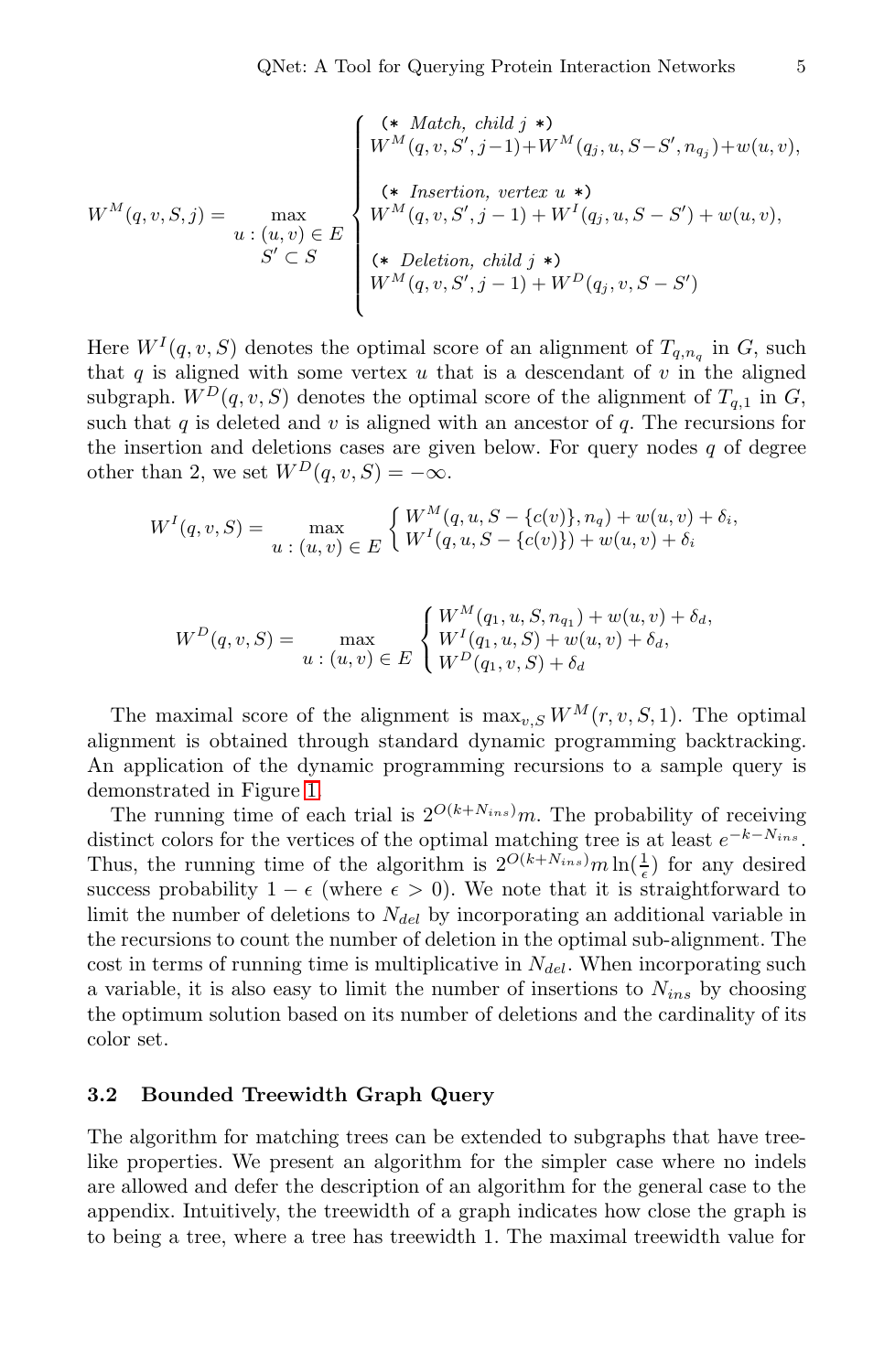

Fig. 1. (a) An example of a tree query graph and the corresponding alignment subgraph. Numbers on the query graph's edges represent an arbitrary ordering of children nodes. Aligned query nodes and graph vertices are connected with dashed lines. Nodes in the skeleton graphs appear in gray. (b) A simulation of the dynamic programming recursions. For simplicity, we denote color sets as {}. Matched vertices are awarded by +5, insertions and deletions are penalized by −3 and edge weights are as shown.

a graph with *n* vertices is  $n - 1$  and this value is attained by an *n*-vertex clique. A formal definition of a treewidth and the associated tree-like structure follows.

A tree decomposition  $(X, T)$  of the query graph  $G_Q = (V_Q, E_Q)$  is defined as follows (see, e.g., [14]):  $T = (I, F)$  is a rooted binary tree, and  $X = \{X_i \subseteq V_Q :$  $i \in I$  is a collection of subsets of  $V_Q$ , such that  $\bigcup_{i \in I} X_i = V_Q$  and the following conditions are satisfied:

1. For each edge  $(u, v) \in E_Q$  there exists  $i \in I$  such that  $u, v \in X_i$ .

2. If  $i, j, k \in I$  and j is on the path from i to k in T, then  $X_i \cap X_k \subseteq X_j$ .

The treewidth of the tree decomposition is  $max_{i\in I} |X_i| - 1$ . An example of a graph and its tree decomposition is given in Figure 2a,b.

Let t denote a bound on the treewidth of  $G_Q$ . We add a dummy node d as a parent of the root of T, with  $X_d = \emptyset$ . To avoid confusion, we call the nodes of T, super-nodes. For a non-leaf tree super-node  $X_i \in X$ , denote its two children by  $X_{i_1}$  and  $X_{i_2}$ . Let  $T_i$  denote the subtree of T that is rooted at  $X_i$ . The algorithm proceeds in a series of trials in which every vertex  $v \in V$ is independently assigned a color  $c(v)$  drawn uniformly at random from the set  $\{1, 2, \ldots, k\}$ . Given the random vertex colors, we employ dynamic programming to identify an optimal colorful alignment.

The properties of the tree decomposition enable us to identify the optimal alignment by recursing on  $T$  and maintaining sub-optimal alignments of query nodes spanned by subtrees of  $T$ , similar to the tree query algorithm described above. However, there are two main difficulties to tackle: (i) A set of query nodes,  $X_i$ , may have an arbitrary topology (e.g., forming a clique), potentially requiring an exhaustive  $O(n^{t+1})$ -time search of an alignment subgraph for it. (ii) A query node  $v$  may appear in more than a single super-node.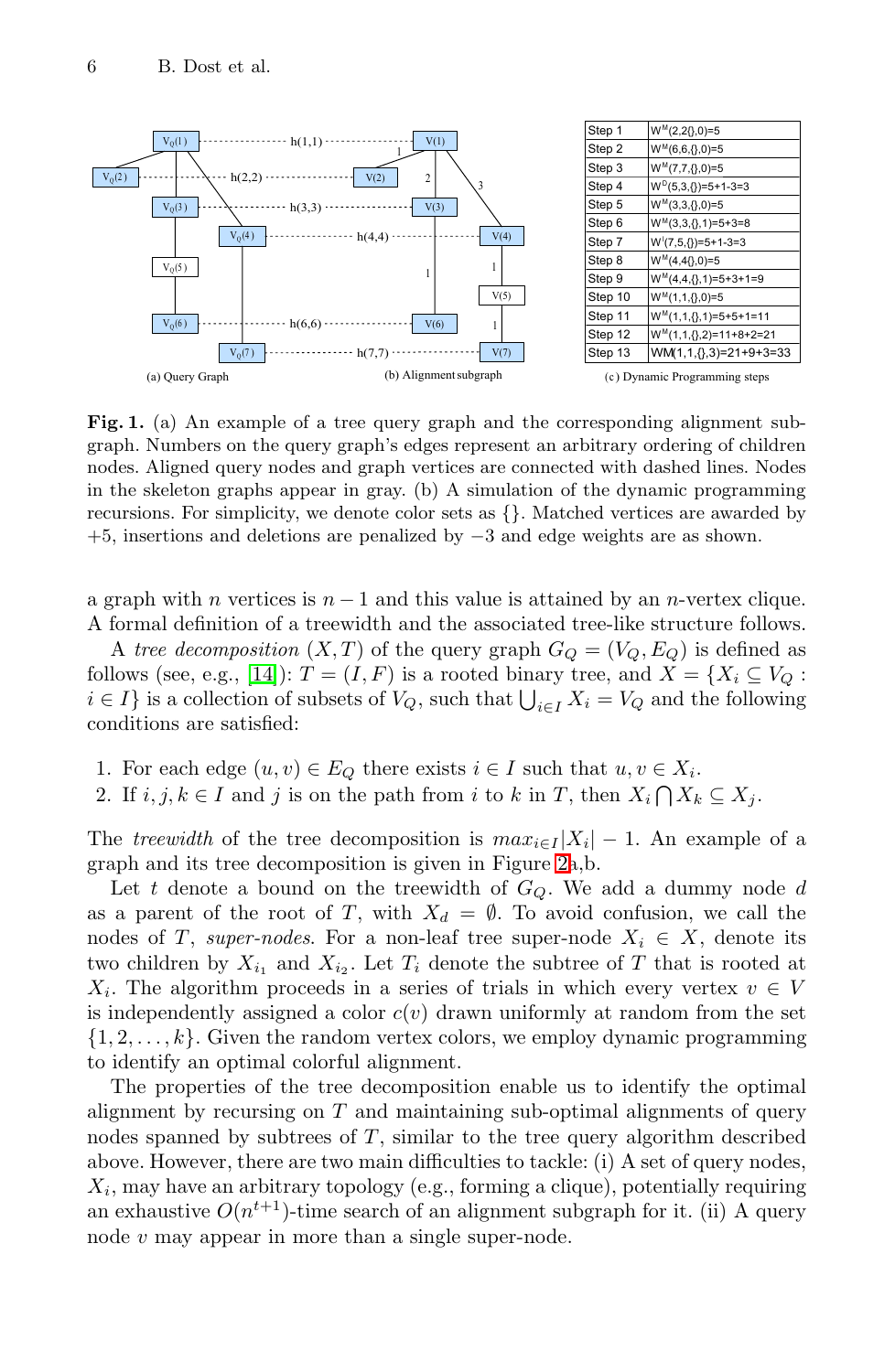

**Fig. 2.** (a) An example of a query graph with a treewidth of 2. (b) A tree decomposition of the query graph such that each super-node has no more than 3 query nodes associated with it. Non-active query nodes are grayed. (c) An alignment subgraph.  $\sigma(X_3)$  and  $\sigma(X_5)$  are mappings of the query nodes in  $X_3$  and  $X_5$  to graph vertices, respectively, that identify on the active query node  $V_Q(6)$  in  $X_5$ .

For the first issue, we exploit the fact that the treewidth is bounded by  $t$ . Large values of t would make the algorithm impractical. To cope with the second difficulty, we note that by definition, if  $v \in X_{i_j}$  and  $v \notin X_i$ , then  $v \notin X_l$  for all super-nodes  $X_l$  that are not descendants of  $X_i$  in the tree. Thus, when visiting a certain super-node  $X_{i_j}$ , it contains *active* query nodes  $X_{i_j}^A = X_i \cap X_{i_j}$  that are yet to be handled, and *non-active* nodes  $X_{i_j}^N$  that can be removed from consideration when traversing up the tree (Figure 2b). We define a non-active edge at a super-node  $X_i$ , as a query edge touching a non-active node in  $X_i$ . We let  $E_i^N$  denote the set of non-active edges in super-node  $X_i$ .

We need some more notation before giving the main recurrence of the algorithm. For each  $X_i \in X$ , let  $\Sigma_i$  denote the  $O(n^{t+1})$ -size set of all mappings  $\sigma: X_i \to V$  such that: (i) for all distinct  $q_1, q_2 \in X_i$ ,  $c(\sigma(q_1)) \neq c(\sigma(q_2))$ ; and (ii) if  $(q_1, q_2) \in E_Q$  then  $(\sigma(q_1), \sigma(q_2)) \in E$ . Figure 2b,c shows an example of mappings between query nodes and graph vertices.

For computing the weight of an alignment, it is convenient to credit each super-node  $i$  (when traversing up the tree) with the similarity scores associated with its non-active nodes and the edge weights corresponding to its nonactive edges. The node term is  $W^S(i, \sigma) = \sum_{u \in X_i^N} h(u, \sigma(u))$ . The edge term is  $W^{E}(i,\sigma) = \sum_{(u_1,u_2) \in E_i^N} w(\sigma(u_1), \sigma(u_2)).$ 

Let  $W(i, \sigma, S)$  be the maximum weight of an alignment of a subgraph of  $G_Q$ that includes all super-nodes in  $T_i - X_i$ , identifies on the active query nodes in super-node i with the assignment  $\sigma \in \Sigma_i$ , and uses the colors in  $S \subseteq C$ .  $W(i, \sigma, S)$  can be recursively computed as follows. For a leaf i,  $W(i, \sigma, S) = 0$ . For all other super-nodes: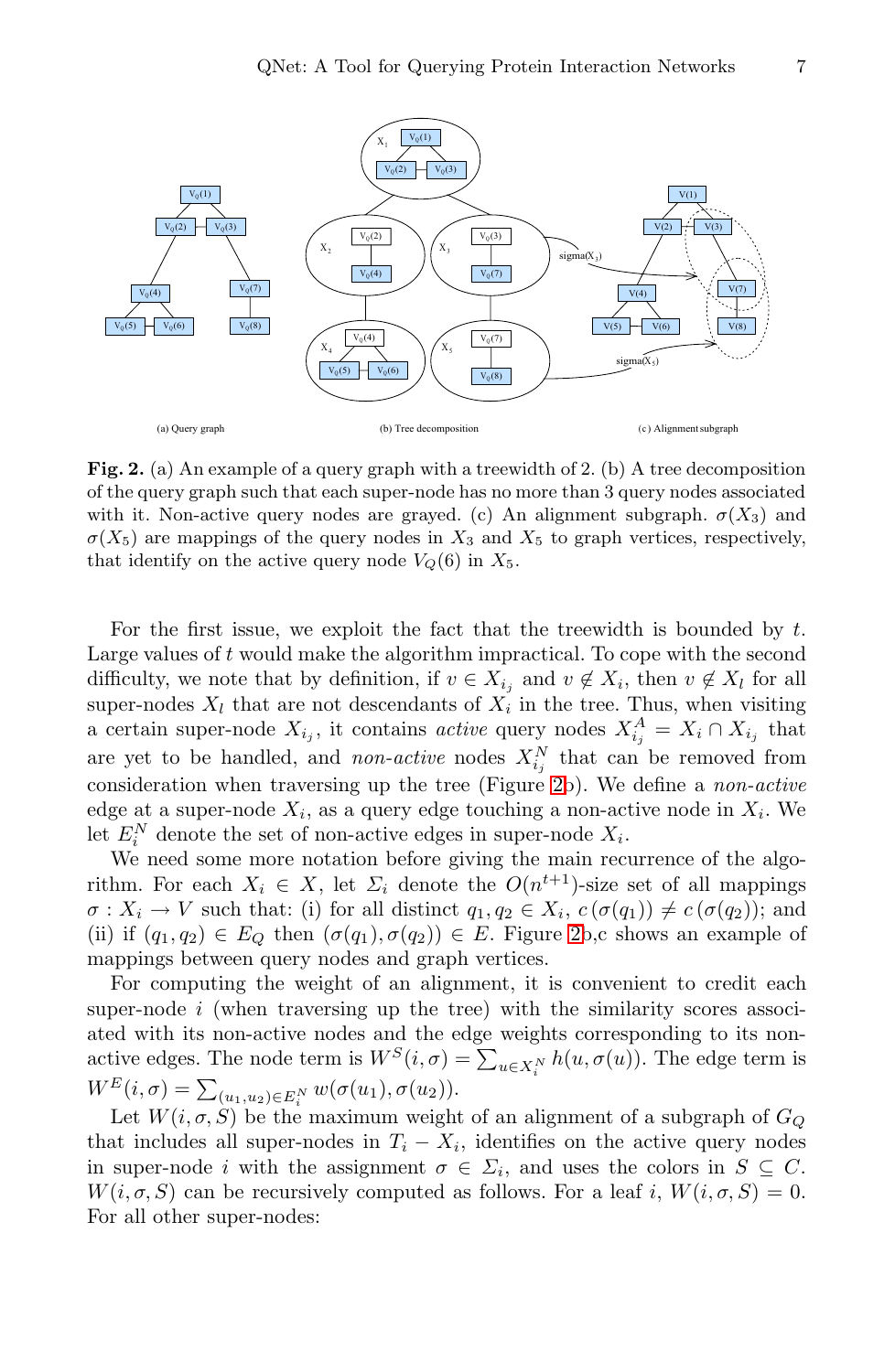$$
W(i, \sigma, S) = \max_{\substack{S_1 \ \oplus \ S_2 = S}} \sum_{j=1}^{2} \left[ W(i_j, \sigma_j, S_j) + W^S(i_j, \sigma_j) + W^E(i_j, \sigma_j) \right]
$$

where  $\sigma$  is consistent with  $\sigma_1 \in \Sigma_{i_1}$  and  $\sigma_2 \in \Sigma_{i_2}$ .

The score of an optimal alignment of  $G_Q$  is thus max<sub>S</sub>  $W(d, \emptyset, S)$ . The total running time is  $2^{O(k)}n^{t+1}$ .

## **4 Implementation Notes**

We implemented a tool, QNet, for querying a given network with a tree subnetwork, following the algorithm given in Section 3.1. Bounded treewidth queries will be supported in future versions. To allow higher flexibility in matching a query, we slightly generalized the tree query algorithm to enable also deletions of query nodes of degree 1 (leaves of the tree). We also included in QNet a heuristic that exploits the structure of the homology function to reduce the number of color coding iterations needed. In the following we describe this heuristic and the parameter setting employed in QNet.

Restricted Color Coding. We present a heuristic approach to color coding that tries to take advantage of queries whose protein members tend to have nonoverlapping sets of homologs. First, we assign each query node a distinct match *color*, and choose  $N_{ins}$  additional *insertion colors*. Now, we color the network vertices using the following rule: For each network vertex  $v$ , if  $v$  is not homologous to any query protein, then assign it with a random insertion colors. Otherwise, toss a coin with probability  $p_t = \frac{N_{ins}}{k + N_{ins}}$ . If HEADS, choose a random insertion color for it, else if TAILS, assign it with a random color from the set of query nodes it is homologous to.

The probability  $P_s$  to obtain a colorful alignment subgraph is at least the probability that: (i) each aligned vertex is given a match color, and each inserted vertex is given an insertion color; and (ii) all colors are distinct. Let  $p_m$  be the probability that aligned vertices are colorful, and  $p_i$  be the probability that insertion vertices are colorful. Then

$$
P_s = (1 - p_t)^k p_t^{n_i} p_i p_m = \left(\frac{k}{N_{ins} + k}\right)^k \left(\frac{N_{ins}}{k + N_{ins}}\right)^{N_{ins}} p_i p_m
$$

where  $p_i \geq \frac{N_{ins}!}{N_{ins}N_{ins}}$ . It remains for us to compute a lower bound for  $p_m$ . To this end, we form a graph on the set of query nodes, in which for every pair  $q, q'$  of query nodes, we add the edge  $(q, q')$  if there exists a network vertex v that is homologous to both. We then partition the query vertices into connected components  $Q_1, Q_2, \ldots, Q_{k'}$ , and use the following bound:  $p_m \ge \prod_{u=1}^{k'} \frac{|Q_u|!}{|Q_u||Q_u|}$ . We expect  $p_m$  to be high since often query nodes are homologous to a single vertex. When the probability of success with restricted coloring is greater than the probability of success with the standard color coding (i.e.,  $\frac{(k+N_{ins})!}{(k+N_{ins})^{k+N_{ins}}}\,$ ), we use this procedure, and otherwise we use the standard color coding.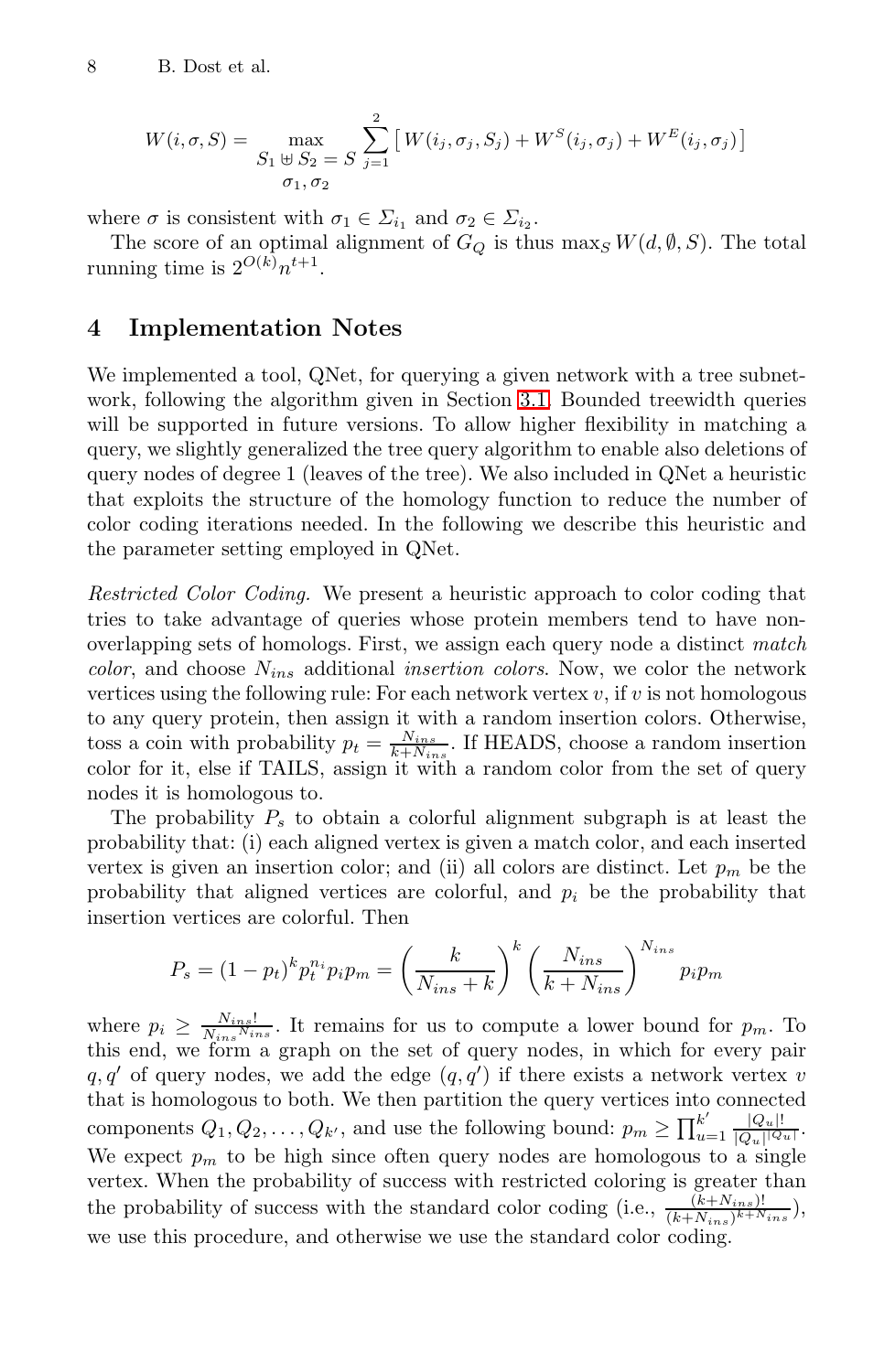Parameter Setting. QNet involves several parameters controlling sequence similarity, insertion/deletion penalties, and the relative weights of edge- and nodeterms. The current settings are as follows: we used blastp with an E-value threshold of  $10^{-7}$  to compute sequence similarity, and set  $h(q, v) = -log(E - \text{value})$ . Interaction reliabilities  $p(u, v)$  are assigned using a logistic regression scheme based on the experimental evidences for the interactions, as described in [18]. We use  $w(u, v) = c \cdot r(u, v)$ , where c is chosen to ensure the same scale for the reliability and homology values. We allow at most two insertions and two deletions per query, i.e.,  $N_{ins} = N_{del} = 2$ . Indel penalties are set to  $\delta_d = \delta_i = -100$ . We empirically tested a range of penalties by querying perturbations of subtrees in the yeast network (see Section 5.1). A small set of queries were examined and the results did not change over the range as long as the net influence of a deletion or insertion were kept negative. In all runs reported below, the number of color coding iterations was set to ensure success probability  $\geq 0.99$ .

### **5 Experimental Results**

To evaluate the performance of QNet we measure its running time and accuracy under various configurations. We start by applying QNet to query a set of synthetic trees in the PPI network of yeast, measuring its running time and accuracy. Next, we show examples of querying known yeast and human signal transduction pathways in the PPI network of fly. Finally, we apply QNet to query known yeast complexes in fly.

Protein-protein interaction data for yeast S. cerevisiae and fly D. melanogaster were obtained from the Database of Interacting Proteins (DIP) [20] (April 2005 download). The fly data was complemented by PPI interactions from [19] and by genetic interactions from FlyGRID (see also [18]). Altogether, the yeast network consists of 4,738 proteins and 15,147 interactions, and the fly network consists of 7,481 proteins and 26,201 interactions.

#### **5.1 Synthetic Query Trees**

To measure the running time and estimate the accuracy of QNet, we applied it to query the PPI network of yeast with a set of synthetic query trees. This set consists of 20 randomly chosen subtrees of sizes ranging from  $k = 5$  to  $k = 9$ from the yeast PPI network. Each query tree was perturbed with up to 2 node insertions and deletions, and by a pre-specified amount of point mutations in its proteins' sequences of average length ∼ 500. QNet was applied to identify a match for each query tree.

The running time measurements were performed on a standard PC (2GHz, 1Gb). We find that the running time of QNet is a few seconds in all cases, reaching an average of 11 seconds for the largest tree queries with 9 nodes (Table 1). To measure the improvement in running time introduced by the restricted color coding heuristic, we applied QNet also without this heuristic. We find that restricted color coding significantly reduces the number of iterations required to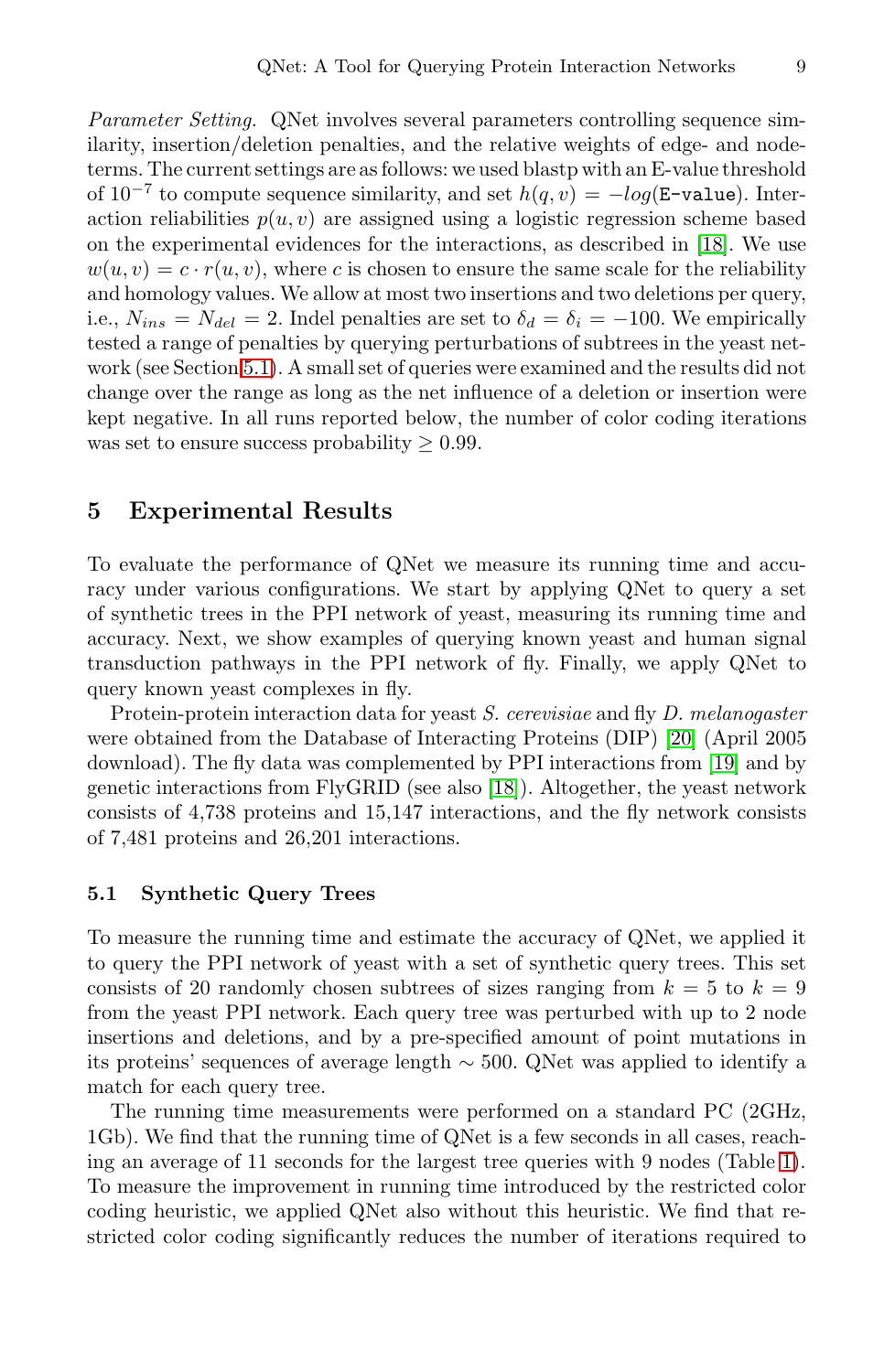|                | $# \mathcal{H}$ Iterations |            | Avg. time $(sec.)$                                  |            |
|----------------|----------------------------|------------|-----------------------------------------------------|------------|
| Query          | $\operatorname{Standard}$  | Restricted | Standard                                            | Restricted |
| size $(k)$     |                            |            | color coding color coding color coding color coding |            |
| $\overline{5}$ | 752                        | 603        | 1.71                                                | 1.58       |
| 6              | 1916                       | 917        | 6.36                                                | 4.73       |
|                | 4916                       | 1282       | 20.46                                               | 6.24       |
|                | 12690                      | 1669       | 61.17                                               | 9.08       |
| 9              | 32916                      | 2061       | 173.88                                              | 11.03      |
| 10             | 85720                      | 2509       | 1463                                                | 21.74      |
| 11             | 223990                     | 2987       | 5501                                                | 41.39      |
| 12             | 1891868                    | 4623       | 50455                                               | 97.93      |

**Table 1.** Number of color coding iterations and timing statistics for QNet. The last two columns show the average time per query. The algorithm's parameters are set as follows:  $N_{ins} = 2$ ,  $N_{del} = 2$ , and the probability of success is set to 0.99.

identify the optimal match, while the running time of each iteration remains similar. Overall, restricted color coding reduces the running time by an order of magnitude on average (Table 1). The running time of the algorithm is significantly affected by the number of insertions allowed. If no insertions are allowed, the average number of iterations required for queries of size 9 is less than 100. When increasing the number of allowed insertions to above 2, the restricted color coding heuristic becomes less effective (data not shown).

To evaluate the accuracy of the matched trees, we computed the symmetric difference between the protein set of a query and its match, termed their *distance* herein. The results show that when perturbing protein sequences in up to  $60\%$ of the residues, the average distance between the matched tree and the original tree is lower than 1 (Figure 3b). Moreover, we compared the accuracy of matches obtained by QNet to matches that are based only on best BLAST hits. We found that matches obtained by QNet are markedly more accurate than purely sequence-based matches, showing that the topology of the query tree carries important signal (Figure 3a). Evidently, the advantage of QNet over a sequencebased approach becomes more pronounced when the mutation rate increases.

#### **5.2 Cross-Species Comparison of MAPK Pathways**

The mitogen-activated protein kinase (MAPK) pathways are a collection of related signal transduction pathways, which play a critical role in mediating the cellular response to various toxic stresses [5]. The pathways are known to be conserved across species and, hence, serve as controlled tests to QNet.

We queried MAPK pathways from the KEGG database [12] in the PPI network of fly. The first pathway is a classical human MAPK pathway involved in cell proliferation and differentiation. Querying this pathway in fly resulted in detecting a known MAPK pathway involved in dorsal pattern formation (Figure 4a). Specifically, 6 out of the 8 matched proteins in the target are members of the known MAPK pathway in fly. Similar results were obtained by querying the yeast MAPK pathways from KEGG against the fly network. As an example, the top output for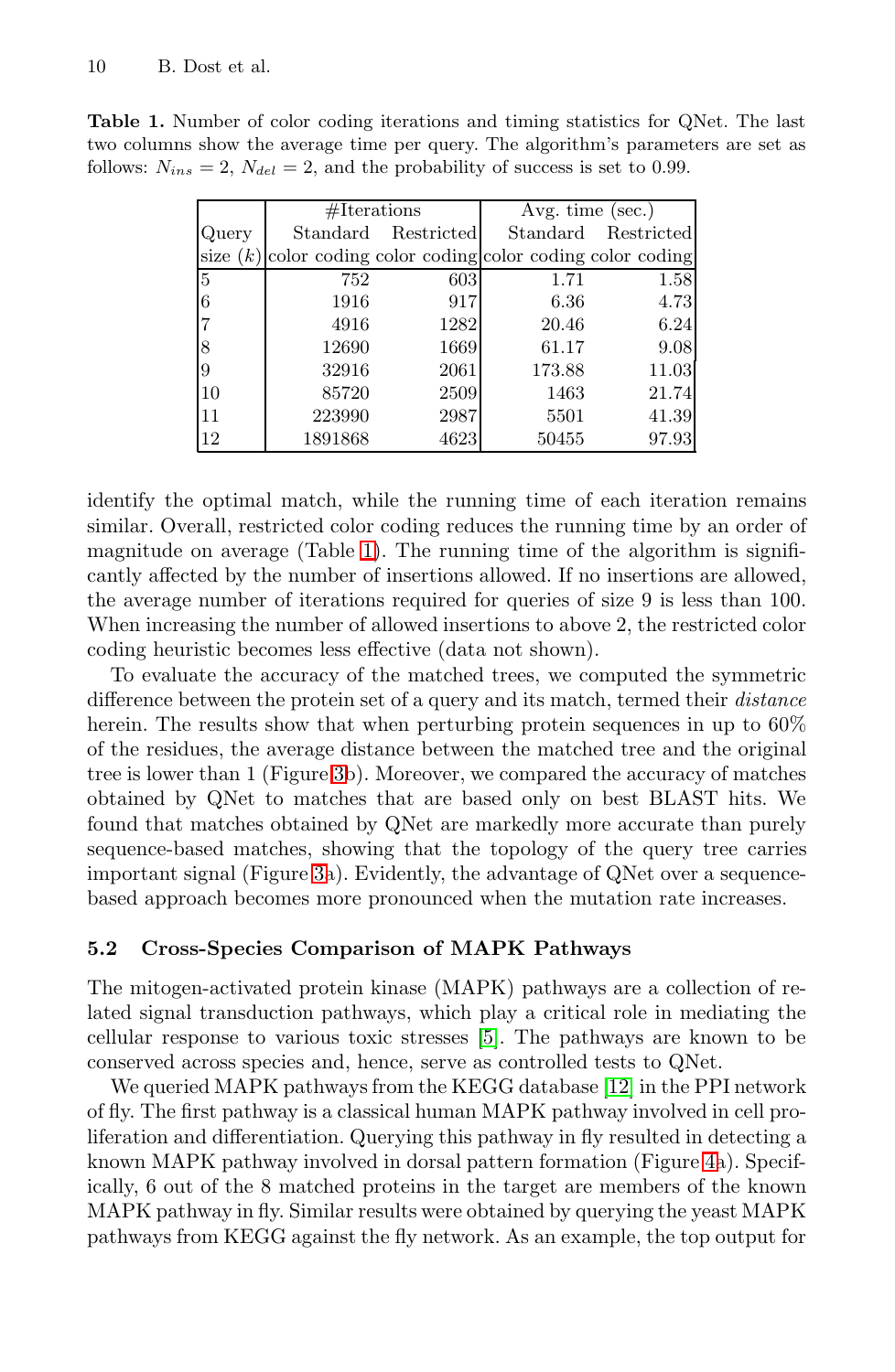

**Fig. 3.** The average distance of the matched tree from the original tree is plotted against the total number of insertions and deletions introduced to the query for 4 different mutation levels. (a) Performance of a sequence-based approach. (b) Performance of QNet.

the starvation response pathway query (Figure 4b) is a fly MAPK pathway with a putative MAPK cascade (fray,Dsor1,rl), which includes the GTPases Cdc42, Ras64b that are homologous to the two GTPases in the query. These results support the fidelity of QNet.

#### **5.3 Cross-Species Comparison of Protein Complexes**

As a large-scale validation of QNet we systematically queried known yeast protein complexes, obtained from the MIPS database [16,9], in the fly network, and tested the biological plausibility of the identified matches. We included all hand curated complexes in MIPS, which are considered a reliable data source, excluding complexes that were identified via high throughput measurements (category 550 in MIPS). Overall, we considered 94 complexes consisting of at least 4 proteins each. As MIPS does not contain information on the topology of the complexes, we mapped each complex to the yeast network and used the induced subnetworks as queries. More accurately, for each complex, we extracted an average of 40 random query trees of size in the range 3 − 8 from its induced subnetwork. We applied QNet to systematically query all of the induced query trees in fly. The resulting query matches were used to construct a consensus match, consisting of all proteins that appeared in at least half of the matches.

The biological plausibility of an obtained consensus matches was tested based on functional enrichment of their member proteins w.r.t. the fly gene ontology  $(GO)$  process annotation [2]. Specifically, let  $n(t)$  denote the number of genes in the consensus match that are annotated with term  $t$ . We compute the probability  $p(t)$  of obtaining a random set of genes, of the same size as the original pathway, with at least  $n(t)$  genes annotated with term t, assuming a hypergeometric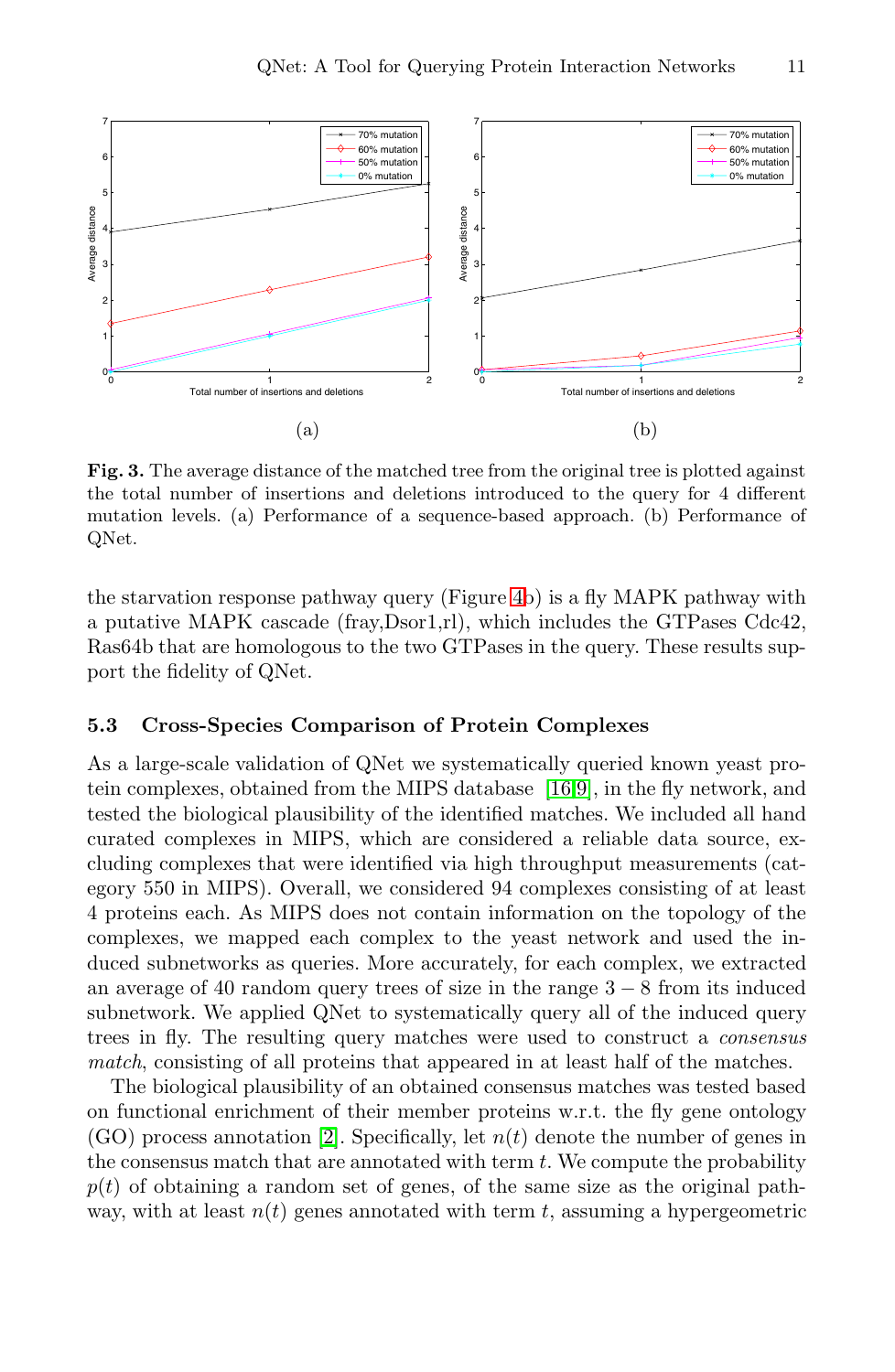

**Fig. 4.** Querying the fly network using (a) a human MAPK pathway, and (b) a yeast MAPK pathway induced by starvation, taken from the KEGG database [12]. Matched nodes appear on the same horizontal line. A dotted edge represents inserted proteins (not shown).



Fig. 5. (a) The MIPS Cdc28p complex. (b) The consensus match in fly. Matched nodes appear on the same horizontal line. Inserted proteins appear in white.

distribution. Having found a term  $t_0$  with minimal probability  $p(t_0)$ , we compute a p-value for the enrichment under term  $t_0$  by comparing  $p(t_0)$  with similar values computed for 10, 000 random sets of genes. The latter p-values are further corrected for multiple match testing via the false discovery rate procedure [3].

36 of the yeast complexes resulted in a consensus match with more than one protein in fly. We find that 72% of these consensus matches are significantly functionally enriched  $(p < 0.05)$ . For comparison, we computed the functional enrichment of randomly chosen trees from the fly PPI network that have the same distribution of sizes and interactions scores as the consensus matches. We find that only 17% of the random trees are functionally enriched, and that the mean enrichment p-values is significantly lower for the true consensus matches (Wilcoxon rank test p-value $< 6.5e - 9$ ).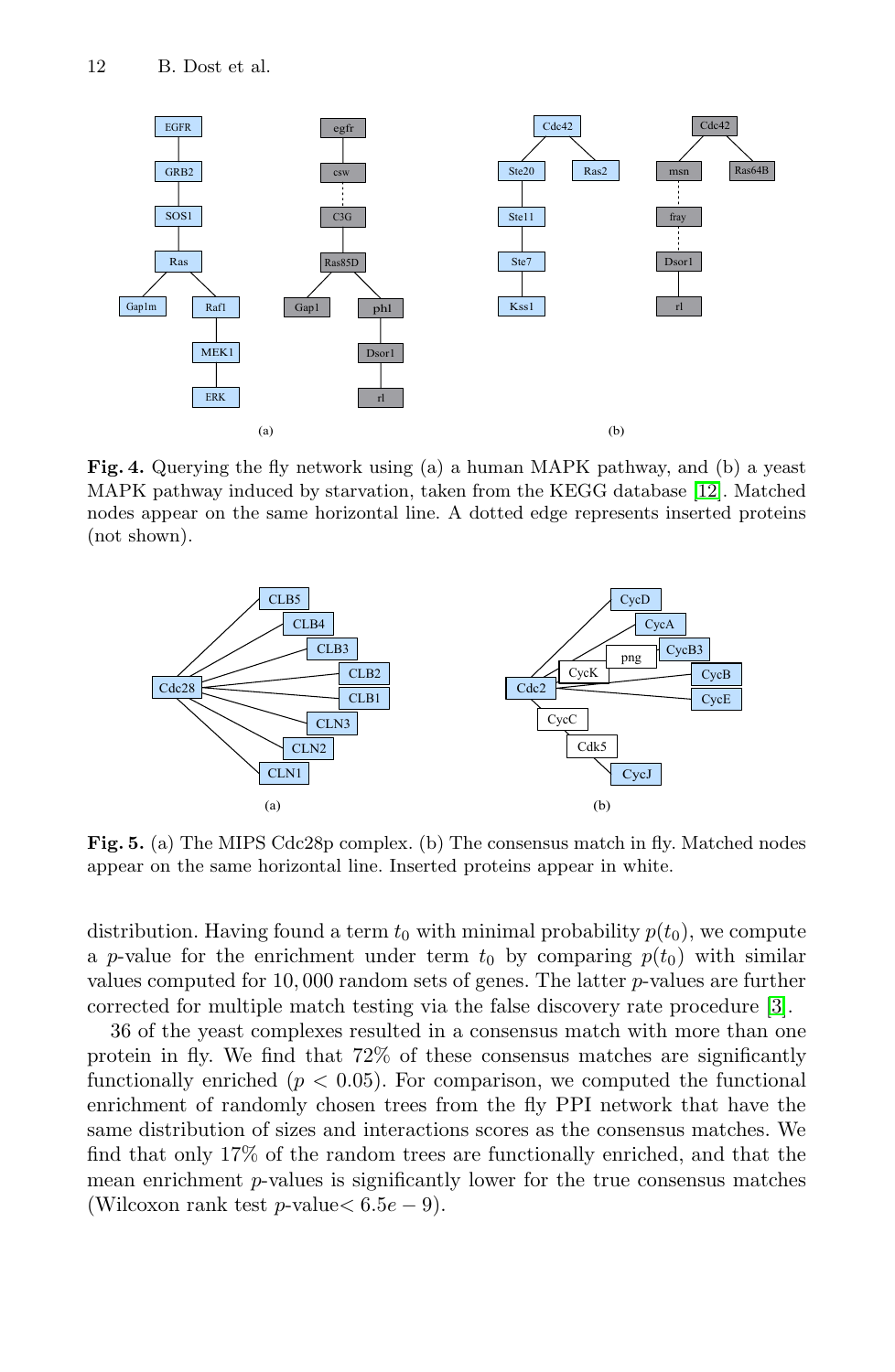Figure 5 illustrates the result of querying the Cdc28p complex. This complex is composed of cyclin-dependent kinases involved in regulating the cell cycle in yeast. The consensus match obtained in fly consists solely of cyclin-dependent kinases and significantly overlaps the cyclin-dependent protein kinase holoenzyme complex (GO:0000307).

#### **6 Conclusion**

Data sets of protein-protein interactions are increasingly common, and will continue to increase in number and complexity. In this paper, we address the problem of searching such data for specific pathways of interest. We provide efficient algorithms for querying trees and graphs of bounded treewidth within PPI networks. We implement the tree query algorithm, QNet, and demonstrate its efficiency and accuracy. QNet can handle queries of up to 9 proteins in seconds on current networks, and is shown to outperform sequence-based homology searches. More importantly, we use QNet to perform a large scale cross-speciescomparisonof protein complexes, by querying known yeast complexes in the fly network. This comparison points to strong conservation between the two species.

While our work has helped in clarifying some algorithmic questions regarding efficient querying of biological networks, and has shown promising results in practice, it leaves many aspects open for future research. One important direction is the development of appropriate score functions to better identify conserved pathways. Research in this direction could gain from probabilistic models of network evolution [4,10]. A second important direction is the application of the methods developed here to queries of more general structure. This entails both the implementation and testing of a tool for querying bounded treewidth graphs, and the use of such a tool for querying arbitrary structures, perhaps in a way similar to that presented in Section 5.2.

#### **Acknowledgments**

We thank Eyal Kaplan for critical reading of the manuscript. B.D. and V.B. were supported in part by the NSF grant CCF-0425926, T.S. was supported by the Tauber fund, and R.S. was supported by an Alon fellowship. This research was supported in part by a research grant from the Ministry of Science and Technology, Israel.

#### **References**

- 1. N. Alon, R. Yuster, and U. Zwick. Color-coding. Journal of the ACM, 42(4):844–856, 1995.
- 2. M. Ashburner et al. The gene onthology consortium. gene onthology: Toll for the unification of biology. Nature Genetics, 25:25–29, 2000.
- 3. Y. Benjamini and Y. Hochberg. Controlling the false discovery rate: a practical and powerful approach to multiple testing. J. R. Stat. Soc. B, 57:289–300, 1995.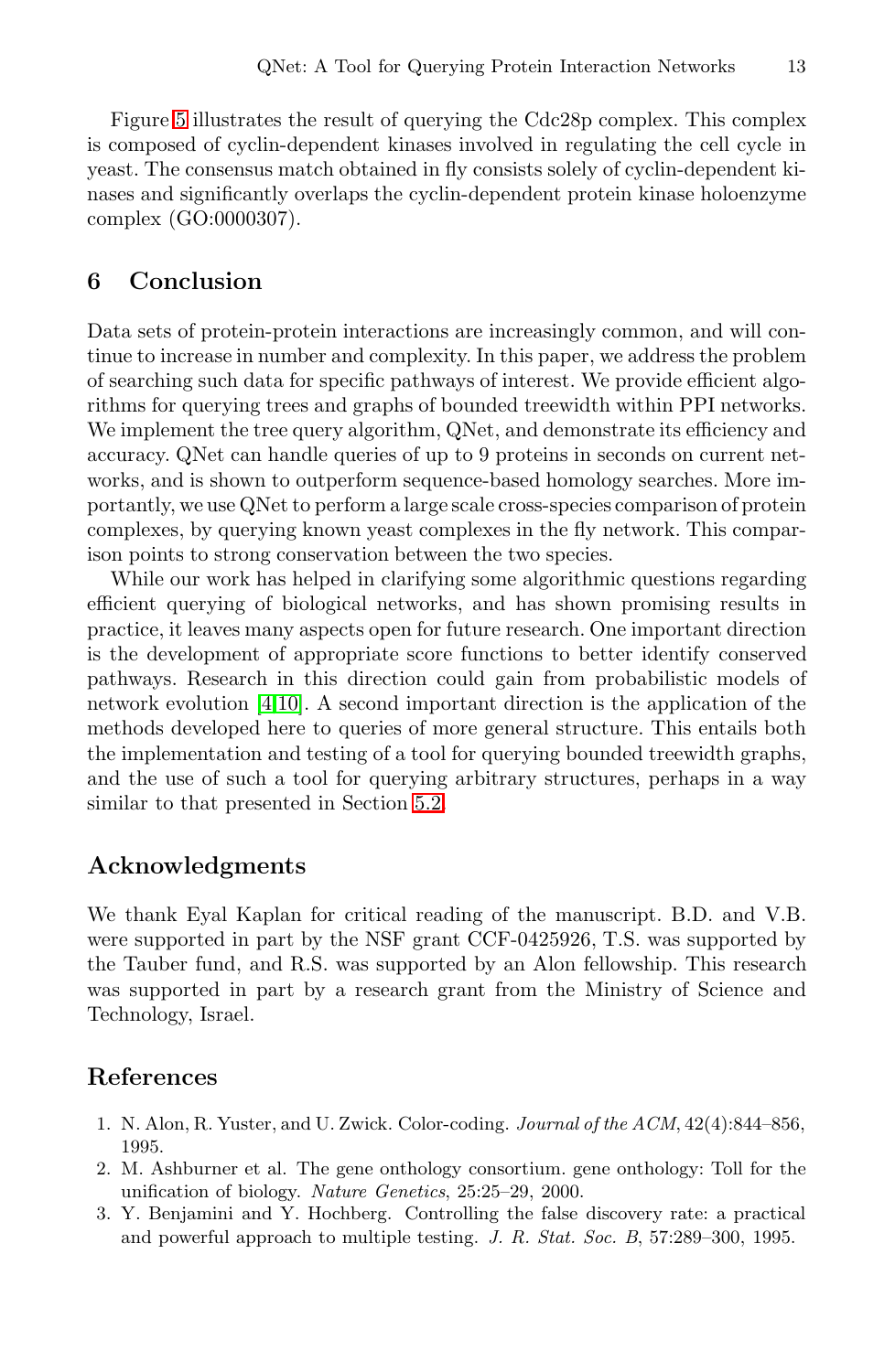- 4. J. Berg, M. Lassig, and A. Wagner. Structure and evolution of protein interaction networks: A statistical model for link dynamics and gene duplications. Bio. Med. Center Evolutionary Biology, 4:51, 2001.
- 5. P. Dent, A. Yacoub, P. B. Fisher, M. P. Hagan, and S. Grant. Mapk pathways in radiation responses. Oncogene, 22(37):5885–5896, Sep 2003.
- 6. S. F and Z. R. Identifying active transcription factors and kinases from expression data using pathway queries. Bioinformatics, 21(Suppl 2):ii115–ii122, Sep 2005.
- 7. M. R. Garey and D. S. Johnson. Computers and Intractability: A Guide to the Theory of NP-Completeness. W. H. Freeman and Co., San Francisco, 1979.
- 8. M. R. Garey and D. S. Johnson. Computers and Intractability: A Guide to the Theory of NP-completeness. W. H. Freeman and Company, 1979.
- 9. U. Guldener, M. Munsterkotter, M. Oesterheld, P. Pagel, A. Ruepp, H.-W. Mewes, and V. Stumpflen. MPact: the MIPS protein interaction resource on yeast. Nucleic Acids Res, 34(Database issue):436–441, Jan 2006.
- 10. E. Hirsh and R. Sharan. Identification of conserved protein complexes based on a model of protein network evolution. In Fifth European Conference on Computational Biology (ECCB'06), 2006. To appear.
- 11. T. Ito, T. Chiba, and M. Yoshida. Exploring the yeast protein interactome using comprehensive two-hybrid projects. Trends Biotechnology, 19:23–27, 2001.
- 12. M. Kanehisa, S. Goto, S. Kawashima, Y. Okuno, and M. Hattori. The KEGG resource for deciphering the genome. Nucleic Acids Res, 32(Database issue):277–280, Jan 2004.
- 13. B. P. Kelley, R. Sharan, R. M. Karp, T. Sittler, D. E. Root, B. R. Stockwell, and T. Ideker. Conserved pathways within bacteria and yeast as revealed by global protein network alignment. Proc Natl Acad Sci U S A, 100(20):11394–9, 2003.
- 14. T. Kloks. Treewidth: computations and approximations. Springer-Verlag, 1994.
- 15. M. Mann, R. Hendrickson, and A. Pandey. Analysis ures of proteins and proteomes by mass spectrometry. Annu. Rev. Biochem, 70:437–473, 2001.
- 16. H. W. Mewes, D. Frishman, K. F. Mayer, M. Munsterkotter, O. Noubibou, P. Pagel, T. Rattei, M. Oesterheld, A. Ruepp, and V. Stumpflen. MIPS: analysis and annotation of proteins from whole genomes in 2005. Nucleic Acids Res, 34(Database issue):169–172, Jan 2006.
- 17. R. Y. Pinter, O. Rokhlenko, E. Yeger-Lotem, and M. Ziv-Ukelson. Alignment of metabolic pathways. Bioinformatics, 21(16):3401–8, 2005.
- 18. T. Shlomi, D. Segal, E. Ruppin, and R. Sharan. QPath: A Method for Querying Pathways in a Protein-Protein Interaction Network. BMC Bioinformatics, 7(199), 2006.
- 19. C. A. Stanyon, G. Liu, B. A. Mangiola, N. Patel, L. Giot, B. Kuang, H. Zhang, J. Zhong, and J. Finley, R. L. A Drosophila protein-interaction map centered on cell-cycle regulators. Genome Biol, 5(12):R96, 2004.
- 20. I. Xenarios, D.W. Rice, L. Salwinski, M. K. Baron, E. M. Marcotte, and D. Eisenberg. DIP: the database of interacting proteins. Nucleic Acids Res, 28(1):289–91, 2000.